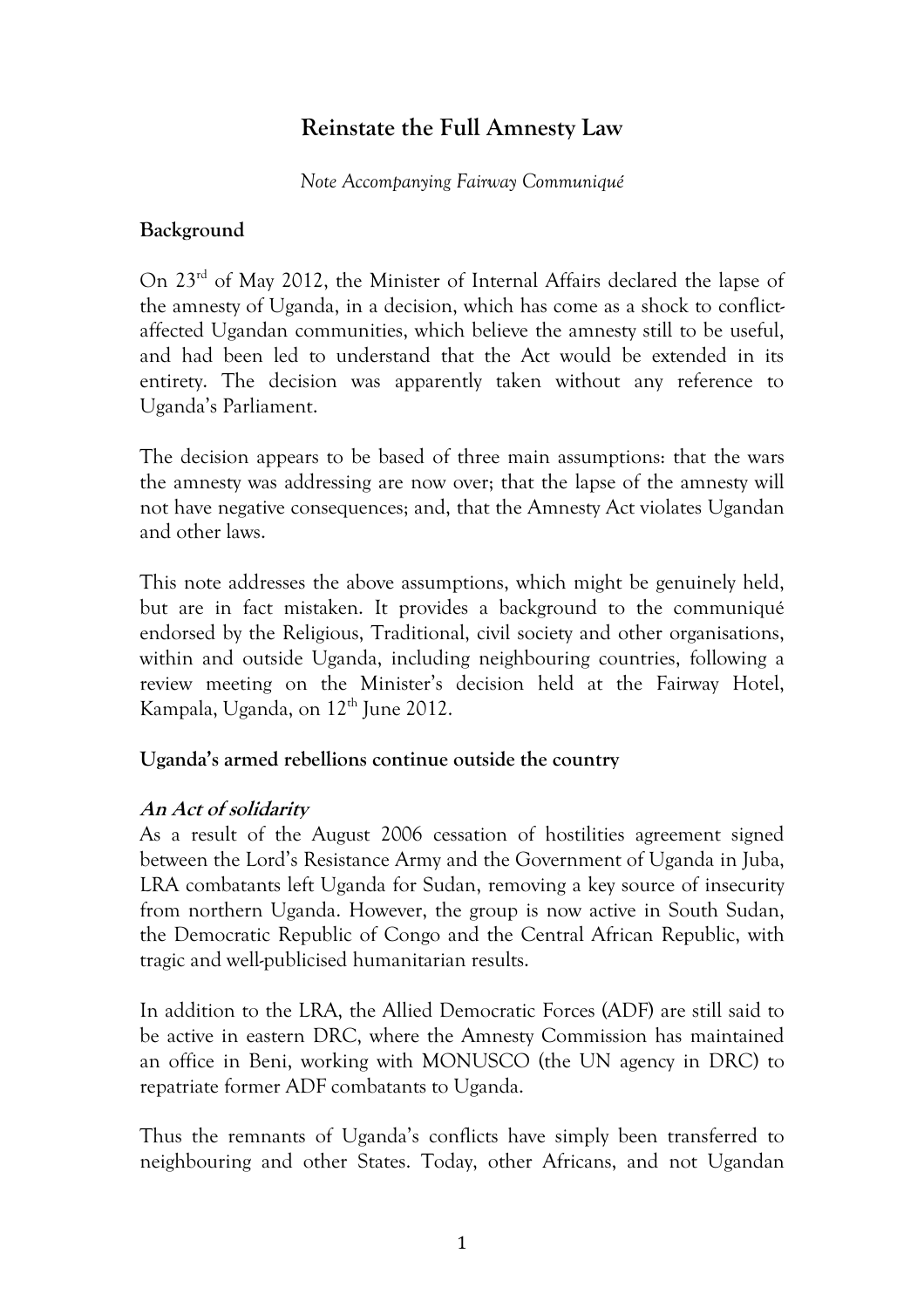communities, are paying the highest price for the Uganda's rebellions. This reality means that Uganda has a moral responsibility to continue to employ all means necessary to end the suffering of other communities, including the same tool of amnesty that has served it so well within Uganda.

#### **Amnesty encourages defections**

On the basis of the amnesty law and process in Uganda, a strategy has been established in the DRC, the CAR and South Sudan to encourage defections of LRA combatants. Using various messaging methods, including leaflets, radio and others, the military, the United Nations with the active support of affected communities are seeking the defection of key combatants.

Without an effective amnesty in Uganda these efforts to secure defections will be undermined to the detriment of the security of those communities.

### **The Amnesty Act helps fulfilment of other moral obligations**

Another moral justification for the amnesty arises because many of the rebels (children and adults alike), are unwilling combatants, having been forcibly recruited through abduction. They continue to be kept within LRA ranks through fear. They cannot therefore be treated as volunteers or as unwilling to take advantage of the amnesty.

Because of the above circumstances, the amnesty process has come to represent a possibility for redemption and escape for individuals who are essentially as much, or more, victims as they may be perpetrators. Uganda, whose efforts failed to protect these individuals in the past, thus continues to bear a particular moral responsibility to encourage them to take the risks associated with defection, and thereafter to reintegrate them properly into society.

Removing the amnesty may give the damaging impression that Uganda is indifferent towards its responsibilities towards these individuals and towards the communities currently affected by their activities.

### **Other negative impacts of removal of Part II of Amnesty Act**

### **Without Part II of the Act, the Amnesty Commission is impaired**

It has been suggested that an informal amnesty would continue in Uganda. This is not correct. Without a legislative amnesty, no authority in Uganda can grant to any person an amnesty capable of offering legal protection from future official or private prosecution. Neither would the Commission be able to promote dialogue with armed groups and potential defectors.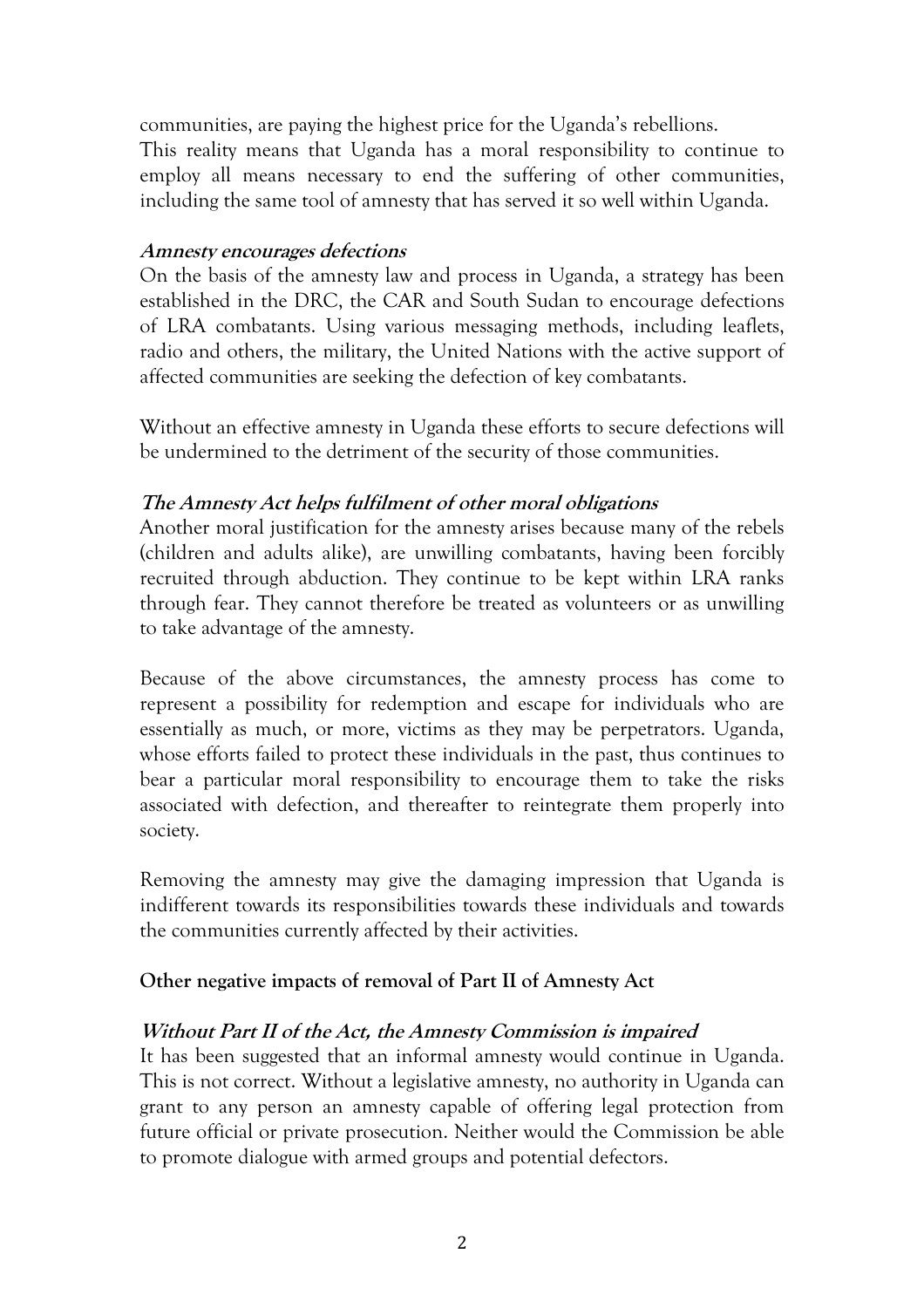Because of the legal protection against self-incrimination, the Commission could not now require any person to disclose any conduct which might expose them to prosecution. Since the Amnesty Commission would no longer have the mandate to receive reporters or issue certificates, it also could not run new programmes of reintegration for former combatants.

All this will leave returning ex-combatants without the social and other support that the Commission and its implementing partners have been providing to reporters.

The resulting uncertainty, confusion and fear, which are already being seen, will inevitably undermine the goals of the Amnesty Act, of social cohesion, reintegration and reconciliation in the areas affected by conflict. These goals cannot be achieved in the absence of Part II of the Amnesty Act.

#### **The Amnesty Act is not inconsistent with Ugandan or other laws**

A review of the history and content of the Amnesty Act will show that the law is in fact sufficiently flexible to serve the multiple goals of peace, reconciliation and justice. It has not been found to be legally flawed, or inconsistent with the Constitution of Uganda.

### **Not a Blanket Amnesty**

The widespread belief that the Ugandan amnesty is a blanket pardon does not reflect the reality. It implicitly and expressly excludes unsuitable individuals, while also promoting traditional and other forms of accountability and reconciliation. These are consistent with Ugandan values and obligations.

Under section 2A of the Act, the Minister of Internal Affairs can, with the approval of Parliament, exclude any individual from benefiting from the amnesty who is deemed to be an inappropriate beneficiary. This provision, removes the charge that Uganda has adopted a blanket amnesty. However, this section has been neglected.

In other respects too, the full potential of the Amnesty Act has simply not been utilised. Despite the existence of provisions requiring the Amnesty Commission to promote mechanisms of reconciliation and dialogue in the conflict-affected areas, which could include acts of acknowledgement, individual reconciliation and reparation, the Act thus remains grossly underused.